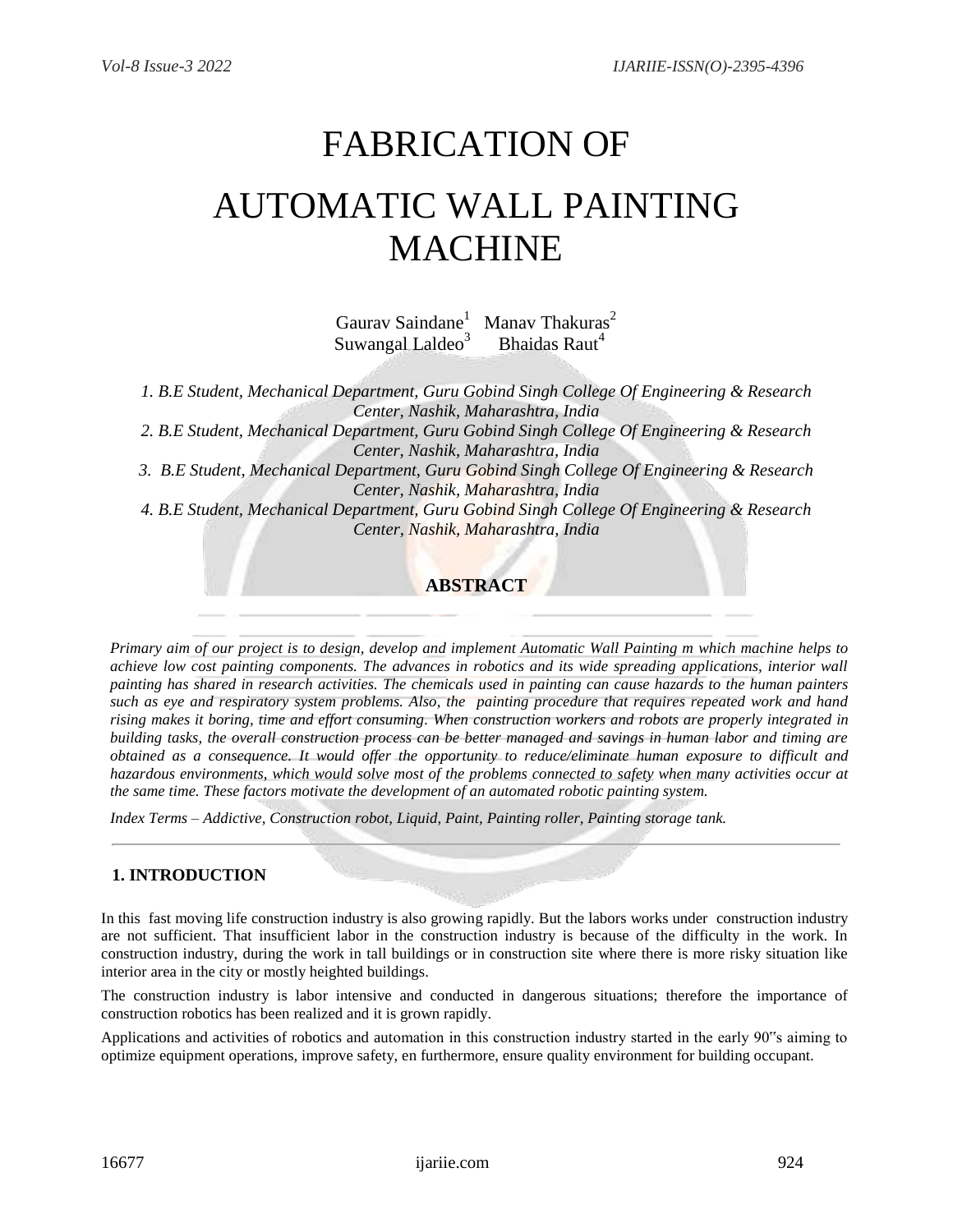

The automation for painting the exterior wall in buildings has been proposed. Above all these the interior wall painting has shared in research activities. The painting chemicals can cause hazards to the painters such as eye and respiratory system problems. Also, the nature of painting procedure that requires repeated work and hand rising makes it boring, time and effort consuming. These factors motivate the development of an automated painting system. This project aims to develop the interior wall painting robot. This automatic wall painting robot is not designed using complicated components. That robot is simple and portable. The robot is designed using iron and steel material, conveyor shaft, adjustable spray nozzle and a controller unit to control the entire operation of that entire system. This system is compact because of high speed and pressure capabilities they have. That system is also have a very small weight to power output ratio and predictable performance i.e., losses are minimum due to a smaller number of moving parts and it gives expected performance. Due to simple control systems it can control noise vibration and does silent operation and vibration are not produced. It has longer life, flexibility and it is efficient and dependable, the installation is simple and the maintenance is less and easy.

#### **1.1 Problem Statement:**

The problem I worked to solve this year was insufficient industrial and home painting techniques.

Hand painting of wall having low accuracy and it hazards to humans because of that the chemical used in paints are dangerous for humans.

#### **1.2 Objectives**

The main goal to design painting machine

- **1**.To make painting friendly and simple
- **2.** Wall painting machine helps to low cost painting machine.
- **3.** In paint chemical hazards to human health.
- **4.** Painting procedure required the painting work which is irritate to the human being and make it boring procedure and consume time.

#### **1.3 Scope**

.

This system has motivated for improve the painting accuracy and minimizing the man power.

#### **2. LITERATURE REVIEW**

1. Politeknik Sultan Salahuddin Abdul Aziz Shah, Shah Alam Selangor, 2020

Alhamdulillah, in the name of Allah the most gracious and the most precious, first and foremost, I would like extend our deepest praise to Allah SWT who given us patient strength, determination, obstacle that helping us to think wisely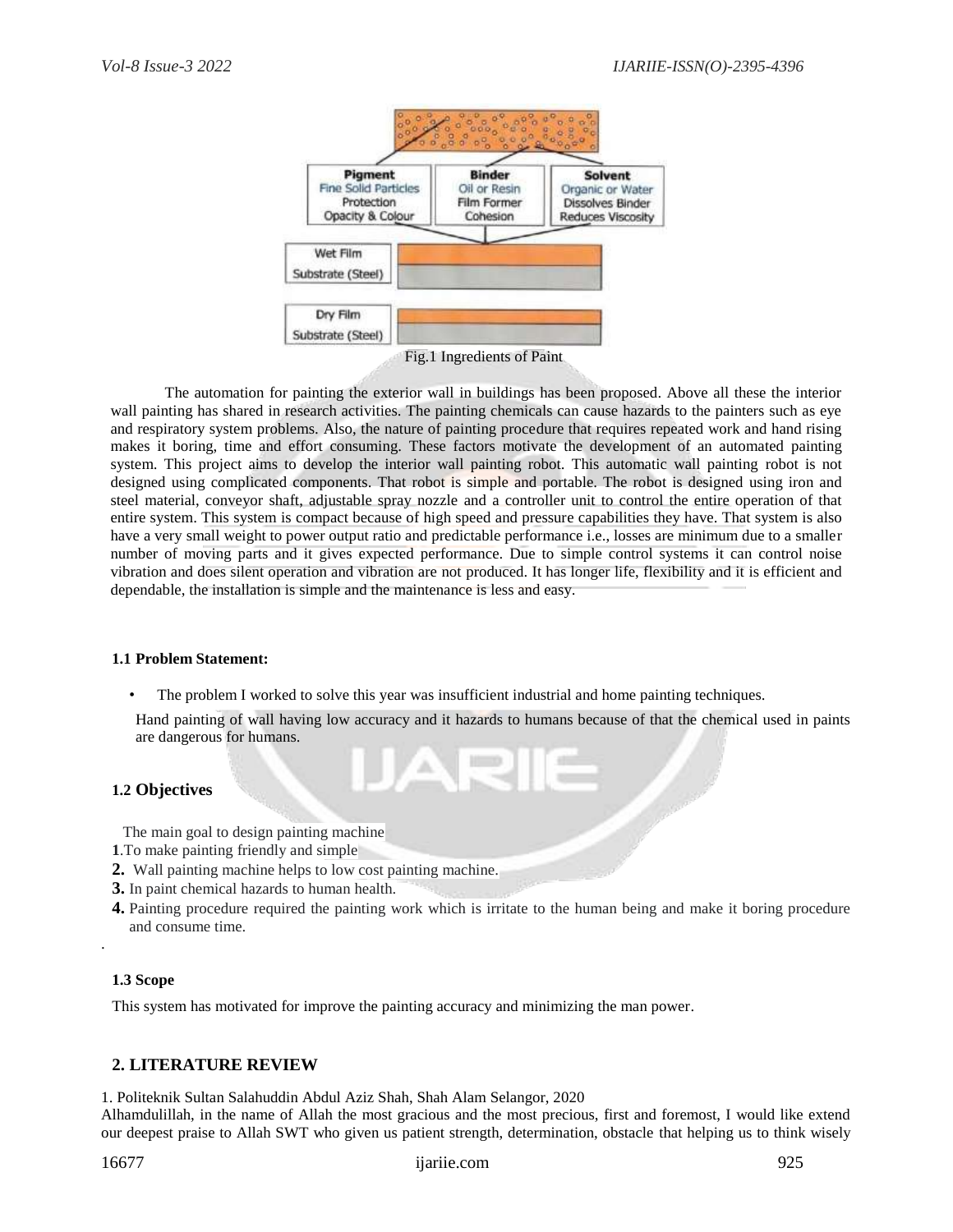in making a decision and courage to completed this project. Many thanks and highest gratitude to, our supervisor, which help, lead and guides us with our project "painting machine".

2.Mohamed Abdellat [1] In this paper author introduced wall painting robot to avoid the repetitive work of painting the process which makes exhausting and hazards to human they introduce the conceptual design of robot. Which contain arm that work vertically. The arm is fitted on the mobile for give the motion to arm to paint the wall area. This robot is fast painting or working using ultrasonic sensors. For adjusting the motion of the limit the control system is used for guide the arm motion. It is only used for interior walls of building. In this robot the roller contains painting liquid and paint the area. The robot can adjust man over itself in front of the wall.

3.Dhaval Thakaret. al. [2] this paper gives basic information about small and medium scale industries manufacturing components have to paint for protecting from rusting so the spray application consumes maximum time and paint which required the skilled worker emerged with the application. They cannot manage robotic arrangement for higher efficiency so the rise of the such process have to be made which is affordable, gives better accuracy, consumes minimum time for coating so objective has to developed such mechanism which coat the object with the dipping technique having semi-automatic arrangement which is suitable for our requirement and which can be valuable for small and medium scale industries.

4.Takuya Gokyuet. al. [4] they have shared that construction of Wall-Surface Operation Robot plan to automate and increase the efficiency a series of restoration works by adding, changing of an attachment, new task for cleaning. Tile separation sensing and repair work to the initial functions of picture painting in a single and multiple colors is also done. The analysis of this example was introduced as aperiodic inspection of the 10th year for the office building concerned. And, high profitability is expected because of presence of many similar structures.

**5.** Berardo Naticchiaet. al. [3] in this paper, they shown that automated painting can be not only aimed at correcting productivity, but also quality checking. A robot arm with high precision is required. An automated system to convert the normalized coordinates of the liquid colors to be reproduced into the movement speed of the robot end tool and valve opening end of the mixing board. Most of the work will be probably necessary to achieve high resolution. Because of the shape of full-scale robots, probably also the resolution of the human scale robot will be lower. Another particularity of the small-scale arrangement is of course the ability to access some hard places of buildings under construction, where human range robots could not be allowed.



# **3. METHODOLOGY**

The working principles of the automatic spray painter is as follows, the object sensor is used to identify the position of the object or the specimen we wants to spray. After identify the position, conveyor belt stop and the controller identify solenoid valve to adjust the position of the valve of the sprayer. After identify the solenoid valve position the controller control the DC Motor and the motor helps to spray the specimen.

The controller in the device is Relay . A relay is an electrically operated switch used to isolate one electrical circuit from another. In its simplest form, a relay consists of a coil used as an electromagnet to open and close switches contacts. Since the two circuits are isolated from one.

After the spraying operation, the dryer get a signal from control unit to dry the specimen. After the drying operation, the belt conveyor rotates and next specimen reaches the position. The process continues when we switch off the relay circuits. Based on the speed of the operation, the process to be continued and the based on the number of specimens the process stops the operations.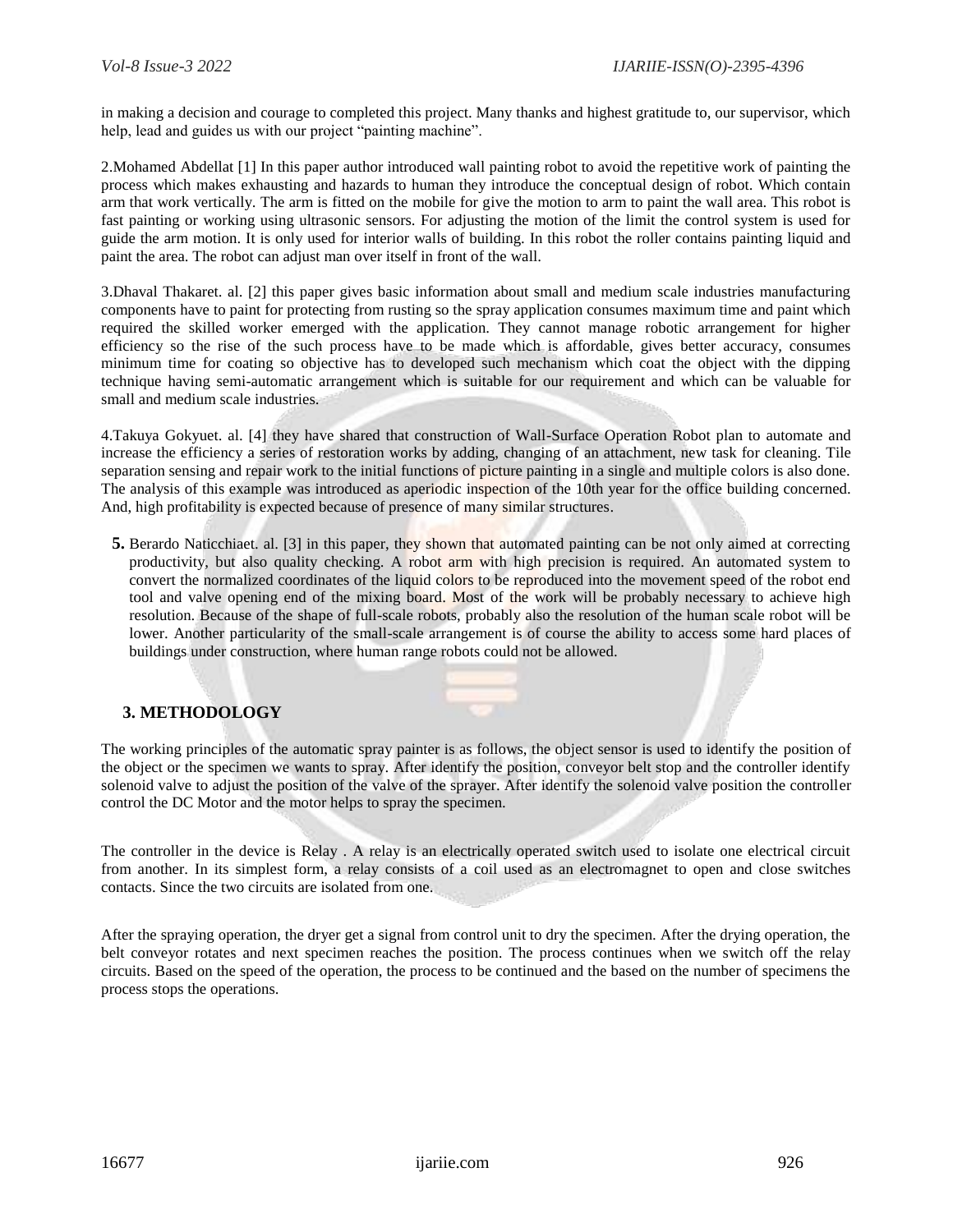

Fig. Machine Setup

#### Frame Stand and Wheel

Frame stand is the steel welded in such a way that it can carry the all equipment. The steels are welded strongly in welding laboratory with an idea to carry the overall machine with the control unit, battery and DC motor in the mobile platform and the IR sensor, solenoid valve and spray nozzle in the roller shaft .Four wheels are attached to the frame stand in order to move the machine in the direction specified.

#### DC Motor:

DC motors is part of the electric motors using DC power as energy source. The devices transform electrical energy into mechanical energy. The basic principle of DC motors is same as electric motors in general, the magnetic interaction betweenthe rotor and the stator that will generate spin. DC motors are widely used in speed and direction control because control of these motors are easier than other motors. The motion of a DCmotor is controlled using a DC drive. DC drive changes the speed and direction of motion of the motor.

#### **Battery**

In order to provide supply to the controller unit battery is used that is Lead acid battery is used in that system. The leadacid batteryis a rechargeable battery. It having a very low energy-to-weight ratio and a low energy-to volume ratio, their ability to supply high surge currents means that the cells maintain the relatively large power-to-weight ratio. These features, along with their low cost, make them attractive for use in motor vehicles to provide the high current required by automobile starter motors.

# **4. PURPOSED MODELLING:**

Wall painting robot is a simple device which carries the entire paint application set up from one end to another end of pipe and simultaneously applies a uniform spray coat of paint on the wall pipe. Machine easily solves above problem which otherwise is really difficult without such Setup. The machine needs highly compressed air supply for movement of painting operation.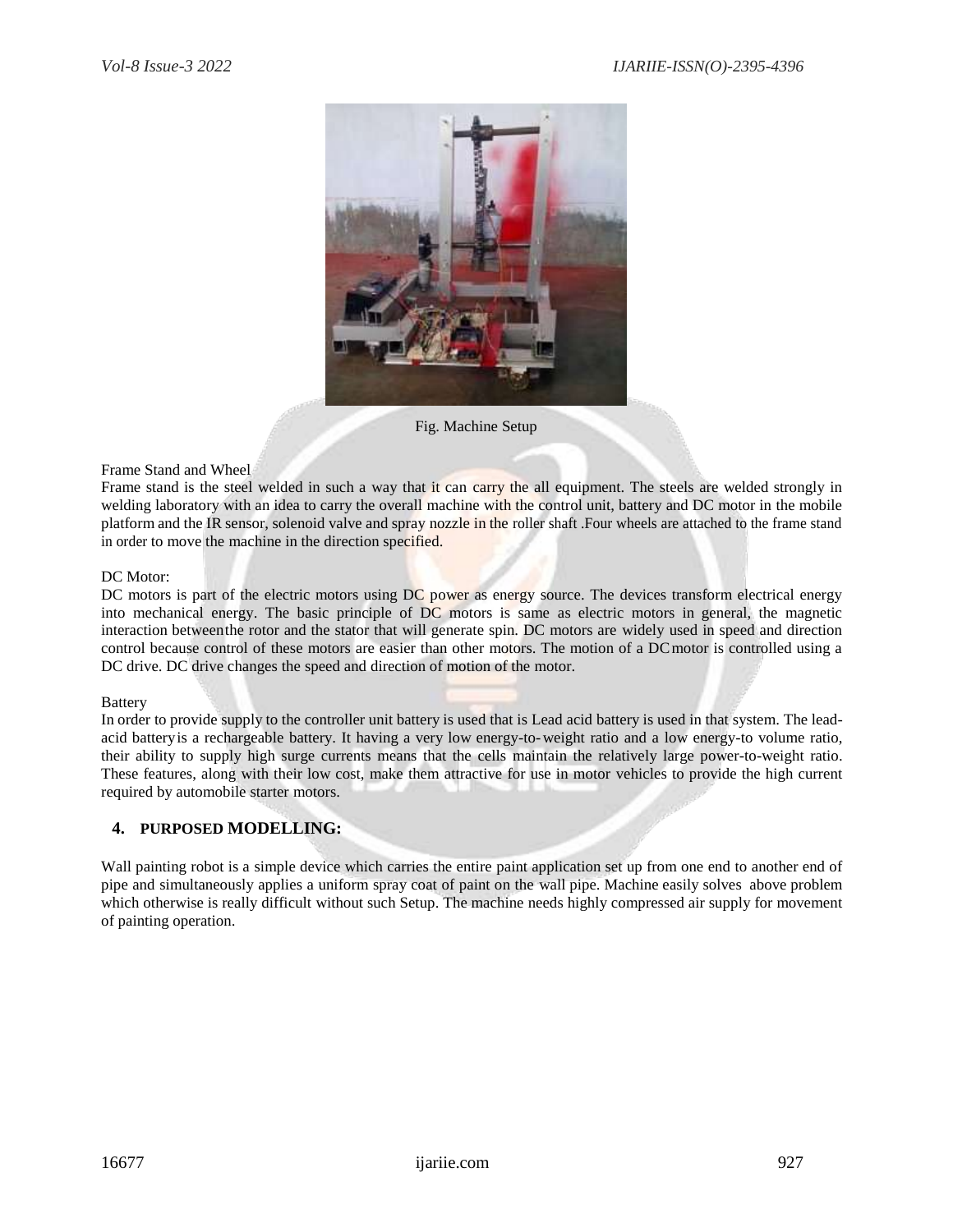

Fig: Assembly of Automatic Spray Painting Machine

# **Components :**

Relay: The basics for all the relays are the same. Take a look at  $a$  4 – pin relay shown below. There are two colors shown. The green color represents the control circuit and the red color represents the load circuit. A small control coil is connected onto the control circuit. A switch is connected to the load. This switch is controlled by the coil in the control circuit. Now let us take the different steps that occur in a relay.

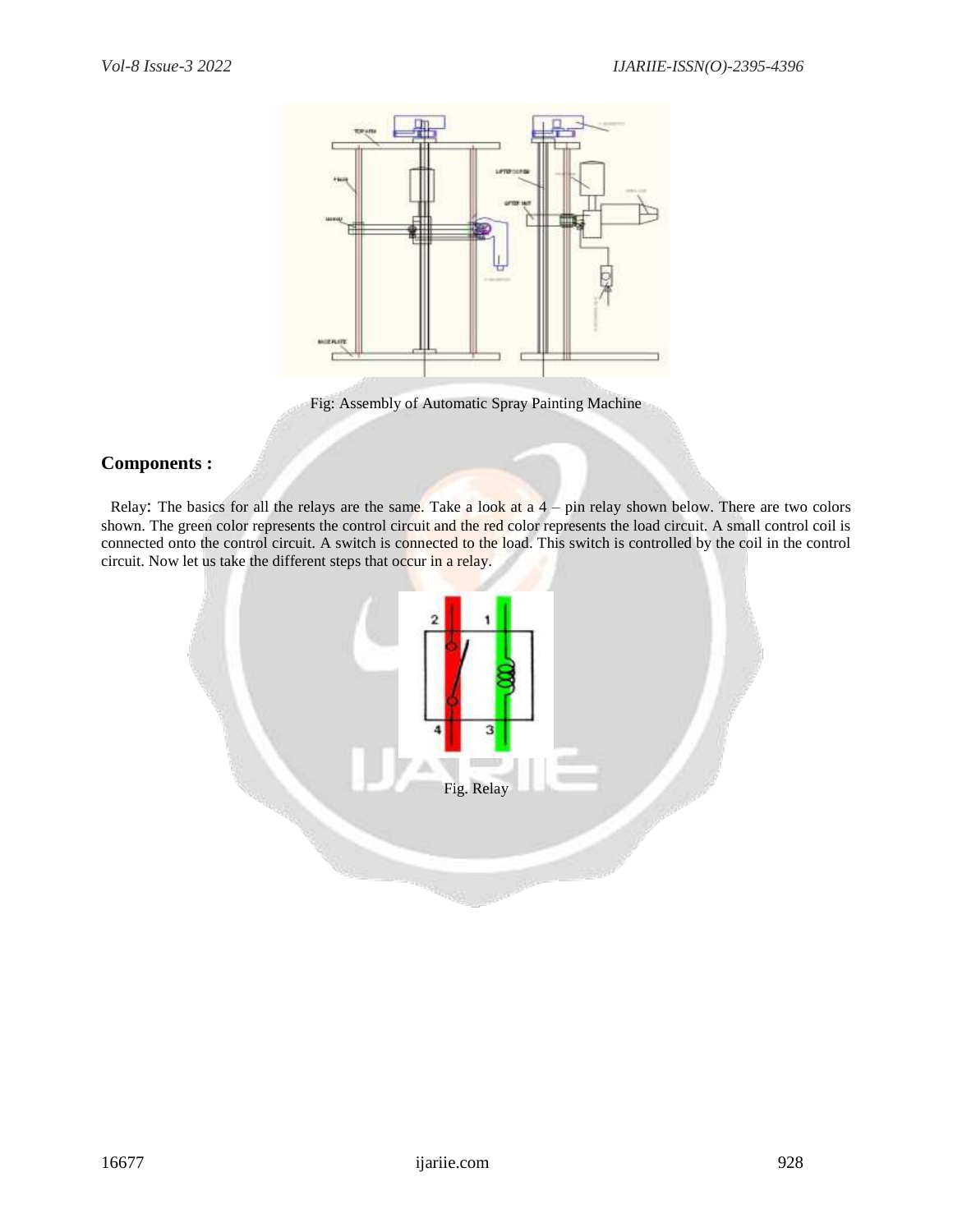# **5. CONSTRUCTION AND WORKING**



The construction of paint paths is apart into the following steps: outlining of painting process, planning of encounter free spray gun motions. Specifies a trajectory of the spray gun, which satisfies the desired paint quality. In this module only spray gun motions are considered in relation to process quality. No restrain of Vol-4 Issue-2 2018 IJARIIE-ISSN(O)-2395-4396 7676 www.ijariie.com 1391 machine are made and collisions between the spray gun and its background are not considered. The system uses the "Geometry Library" and the "Procedure Library" in order to plan this trajectory. The arithmetic library specifies for each arithmetic primary or more painting scheme, which may be e applied for painting that particular type of geometric primitive. The painting procedure specifies how to apply spray gun motions to the surfaces in order to achieve a satisfactory process quality. The procedure library is established through experimental work. The basic idea is to enable outlining of paint strokes that continue everywhere the parts even though different geometric primitives must be covered along the surface and even though continuous robot motions cannot follow the surface. The system will attempt to approximate the triangular patches of the surface model by larger plane regions (virtual surfaces), which are oriented in a few main directions. DP/DT switch has an central OFF position, when operated to one of the ON position, the motor will rotate in clockwise direction , operating the worm gear box and thereby the pinion shaft. The pinion rotates to rotate the gear and thereby the main shaft and stand in clockwise direction taking the stand to close position. When other ON position is operated the motor will rotate in counter clockwise direction , operating the worm gear box and thereby the pinion shaft. The pinion rotates to rotate the gear and thereby the main shaft and stand in counter clockwise direction taking the stand to open position.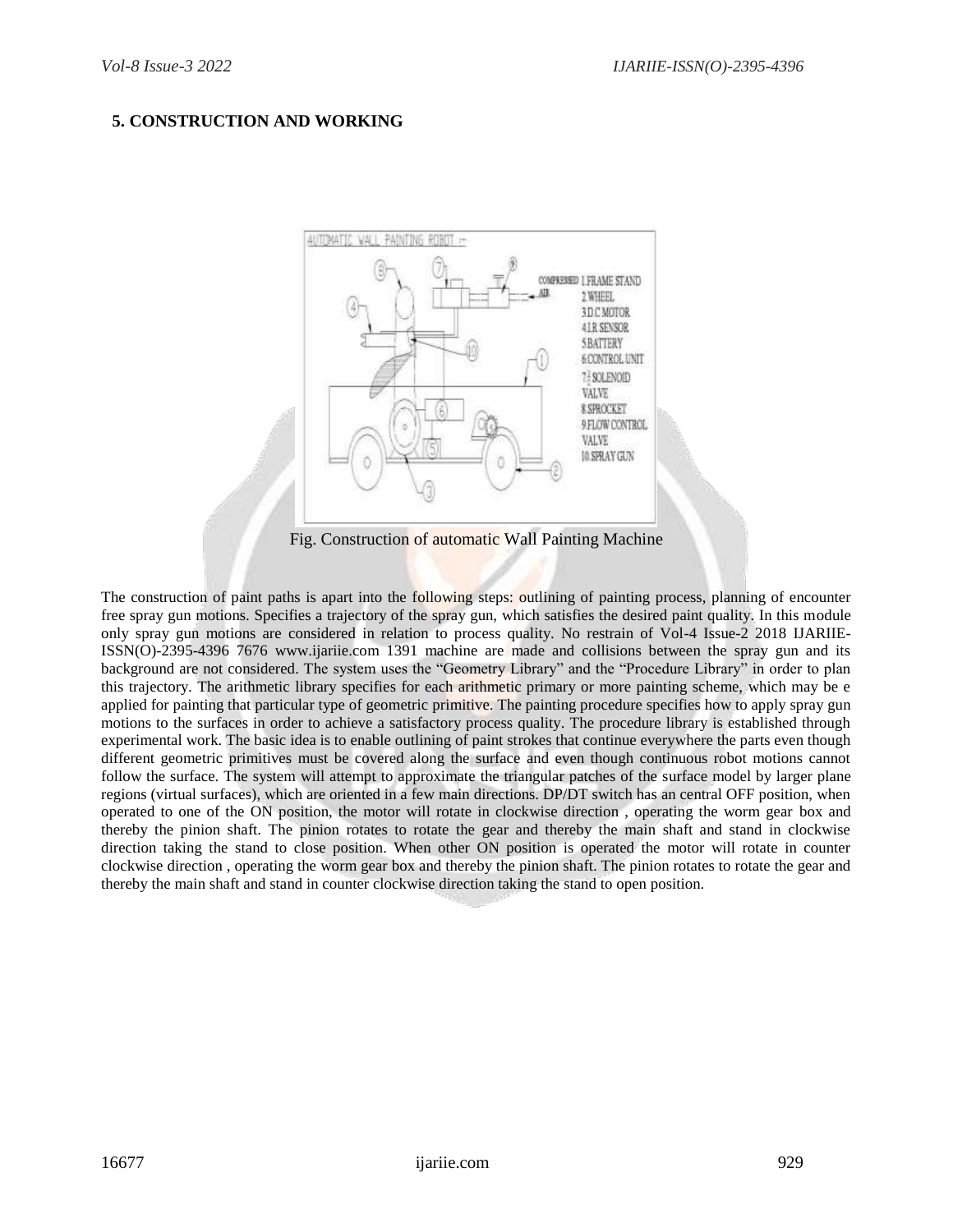## **6. ADVANTAGES**

- 1. The machine has very low error.
- 2. The size of project made by is more suitable for wall panting system.
- 3. It is easy to make.
- 4. It has low maintenance.
- 5. The system has worked fully switched operated.
- 6. Size of machine is small therefore easy to operated.
- 7. Construction is very simple and Suitable for Operating.

## **7. LIMITATIONS**

- 1. Being semiautomatic we cannot neglect at least one operator.
- 2. Power supply system is required to operate the machine control circuit & motor operate.
- 3. Power supply is regularly required.

# **8. APPLICATIONS**

- 1. Use in big all type panting mfd purpose.
- 2. Used industrial job painting purpose.
- 3. In industries purpose.
- 4. Can be used in engineering Workshop.
- 5. Use in domestic purpose for all painting purpose.

# **9.CONCLUSION**

We have designed and fabricated the prototype model for testing purpose which is limited to a certain height, but it can be developed and the limit can be increased. Also, our model requires an external compressor for the compressed air this can be eliminated by using an in-built compressor.

# **10. REFERENCES**

- [1] Berardo Naticchia, Alberto Giretti and Alessandro Carbonari,Department of Architecture Construction and Structures(DACS),Engineering Faculty Po lytechnicUniversityofMarche,viaBrecceBianche,60131Ancona,Italy"S etupofanautomatedmulticolorsystemforinteriorwallPainting",Internatio nalJournalofAdvancedRoboticSystem,Vol-4No.4(2007).
- [2] Ateqah Kamarudin,Wira Jazair Bin Yahya,Saiful AmriMazian,Hairi Zamzuri, Rozhan Othman, University Technologic Malaysia. Ushiro Keisuke, Ju niche Morihiro, Tsuyoshi Koga, Naoki Ohshima, and Kn Kaminishi, Yama guchi University. DEWS/IDC2013 (Innovative Design Contest 2013, Design Engineering Workshop (2013) organized by JSMEDSD (Japan Society of Mechanical Engineers, Design & Systems Division), Coorganized by: ASM EJP (American Society of Mechanical Engineers, Japan Section).
- [3] Jayshree sahu, S.K.Sahu, Jayendra Kumar, Microcontroller Based Dc Motor Control, International Journal of Engineering Research & Technology (IJERT),Vol. 1 Issue 3, May – 2012
- [4] Jitendra N. Shelar and Prof. N. R. Gilke from K. J Somaiya College of Engineering, Mumbai University, India" Conceptual Design Of Fixture For Automate Exterior Wall Painting And Design And Analysis Its Main Component" – International Journal of Innovative Research & Development, ISSN:2278-0211Vol-2 Issue 5May2013
- [5] Johan Forsberg Roger Aarenstrup Ake Wernersson, A Construction Robot for Autonomous Plastering of Walls and Ceilings, Vol 6, 2000.
- [6] Naticchia, A. Giretti, A. Carbonari,Set up of a robotized system for interior wall painting, Proceedings of the 23rd ISARC, October 3- 5,Tokyo, Japan, 2006.